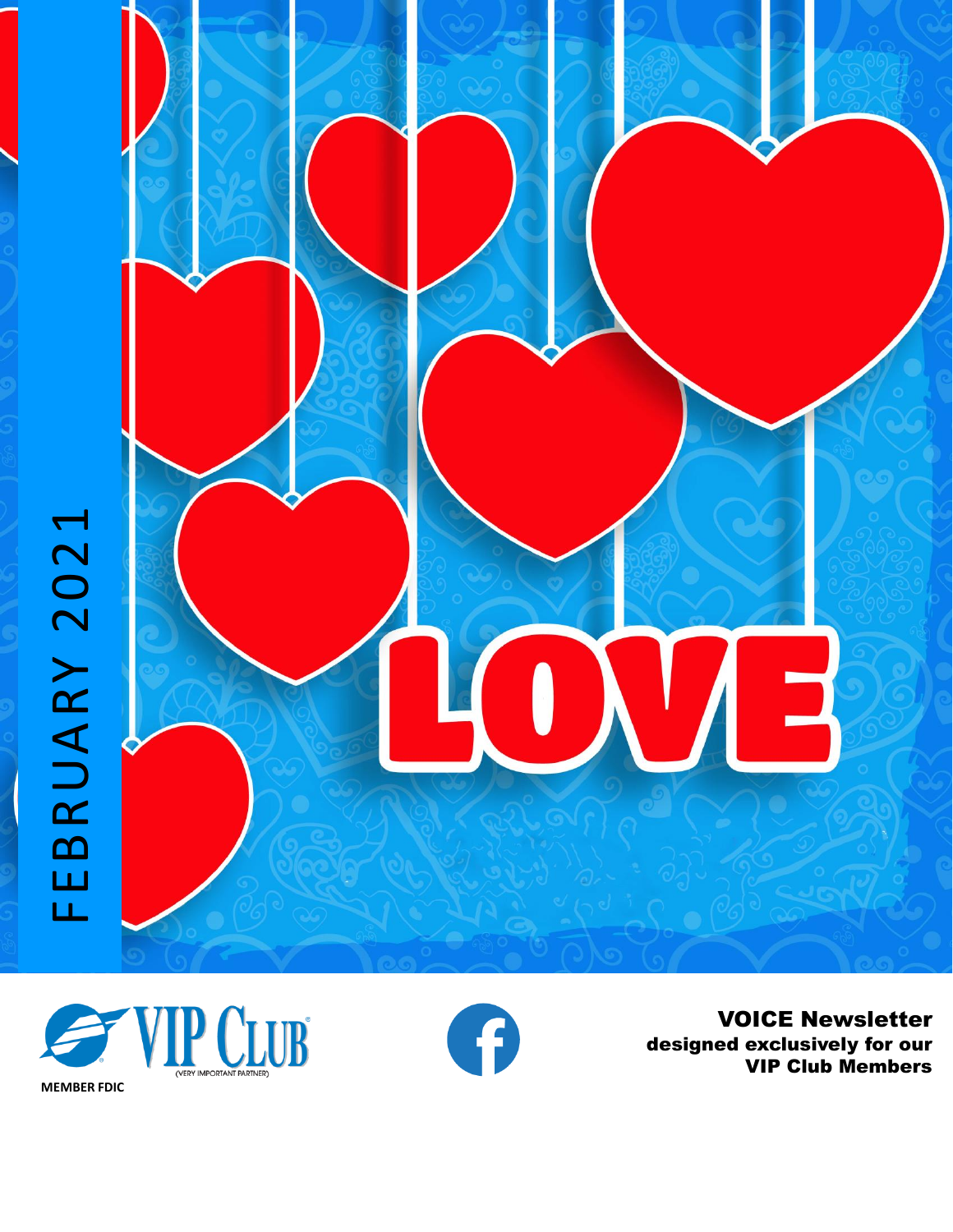# RETIREMENT PLANNING

Planning for your financial future just got easier. First National Bank knows that you work hard and are looking forward to a comfortable, financially secure retirement. That's why we offer several varieties of IRAs to meet your individual needs.

Whether you're looking for immediate tax savings or thinking about your long-term bottom line, we can help. Let our experienced bankers help you select the account that will help your retirement savings grow.

### CD IRAS

- ➢Choose from a variety of fixed CD terms – 12 months to 60 months
- ➢Invest as little as \$1000
- ➢Guaranteed interest rate for the full term of your investment
- ➢24/7 online access available through Internet Banking
- ➢FDIC Insured

## IRA SAVINGS ACCOUNT

- ➢Flexible contribution options
- ➢24/7 online access available through Internet Banking
- ➢FDIC Insured



*WE'RE SOCIAL!*



Like us on our Facebook Page @firstnationalbnk

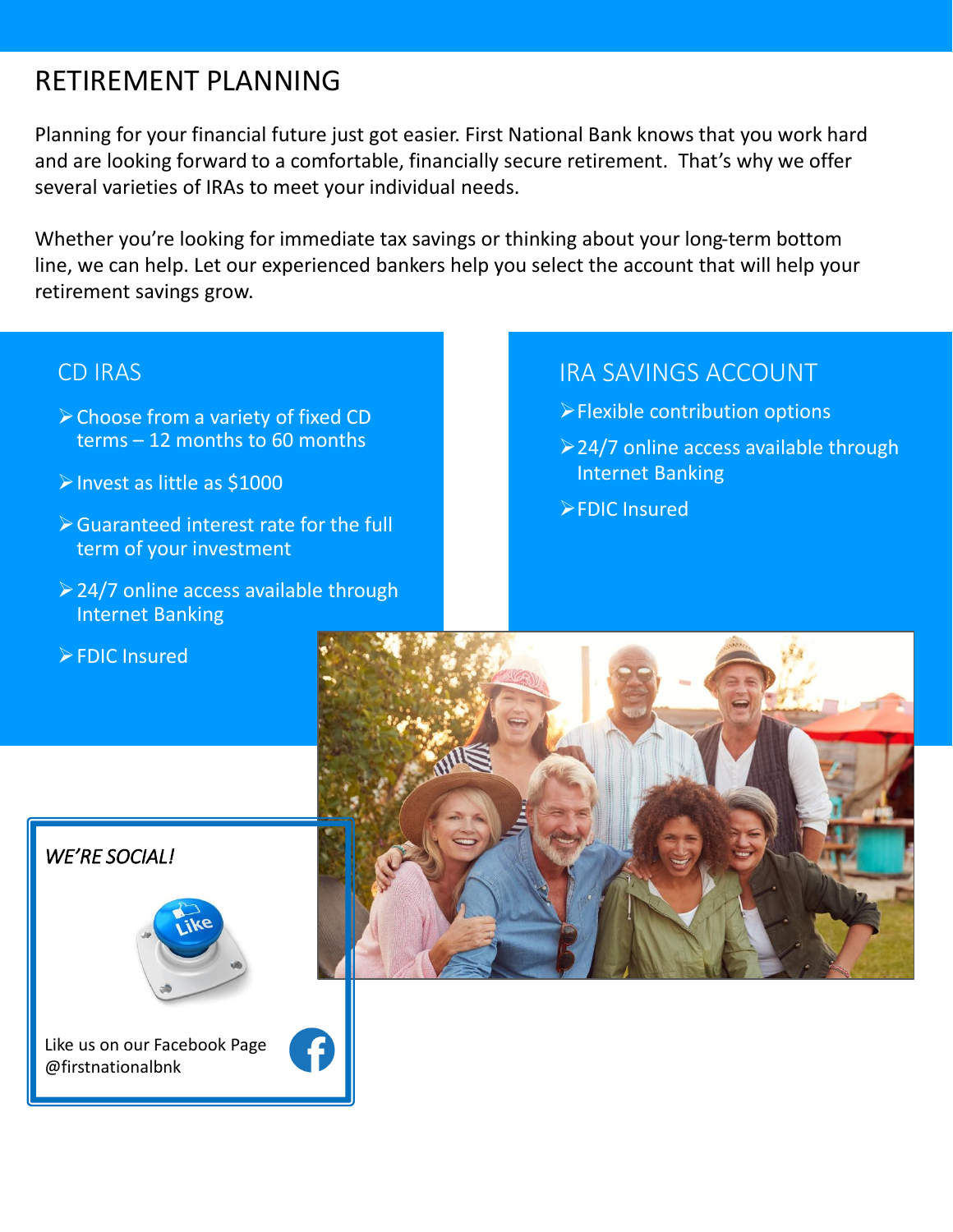# KEEPING YOUR BRAIN SHARP ISN'T ABOUT WORKING MORE PUZZLES

By Laura Williamson, American Heart Association News January, 21, 2021



- Mental decline is one of the most feared aspects of growing older. People will do just about anything to prevent it, from swallowing supplements touted as memory boosters to spending hours solving Sudoku and crossword puzzles.
- But do these things really keep the aging brain sharp? The short answer is, not really.
- "It can certainly help you concentrate if you spend an hour or two doing puzzles," said Dr. Vladimir Hachinski, a Canadian neurologist and global expert in the field of brain health. "It's good because you're exercising your brain. But don't expect too much from it."
- Research suggests there are indeed ways to prevent or delay many types of cognitive loss, but they don't involve fish oil supplements or brain teasers. Instead, Hachinski and others in the field agree, people who want to preserve good brain function should take the same steps they would to protect their hearts.
- "If you have a good heart, you have a good brain," said Dr. Rong Zhang, professor of neurology at UT Southwestern Medical Center in Dallas. "Whatever risk factors that are bad for your heart, such as high blood pressure, smoking, obesity or a lack of physical activity, these things are also bad for your brain."
- The link between heart health and brain health is well established.
- The American Heart Association and an expert-led Lancet Commission advise people to focus on their risk factors for heart disease and stroke. These include lowering blood pressure, blood sugar and cholesterol levels; getting enough sleep; not smoking; limiting alcohol intake; eating a healthy diet; exercising at least 150 minutes per week; maintaining a healthy weight; and staying socially active. The Lancet Commission recently expanded its list of dementia risk factors to also include head injuries in mid-life and exposure to air pollution.

• *[To read the full article go to Keeping your brain sharp isn't about working more puzzles | American Heart](https://www.heart.org/en/news/2021/01/21/keeping-your-brain-sharp-isnt-about-working-more-puzzles)  Association*